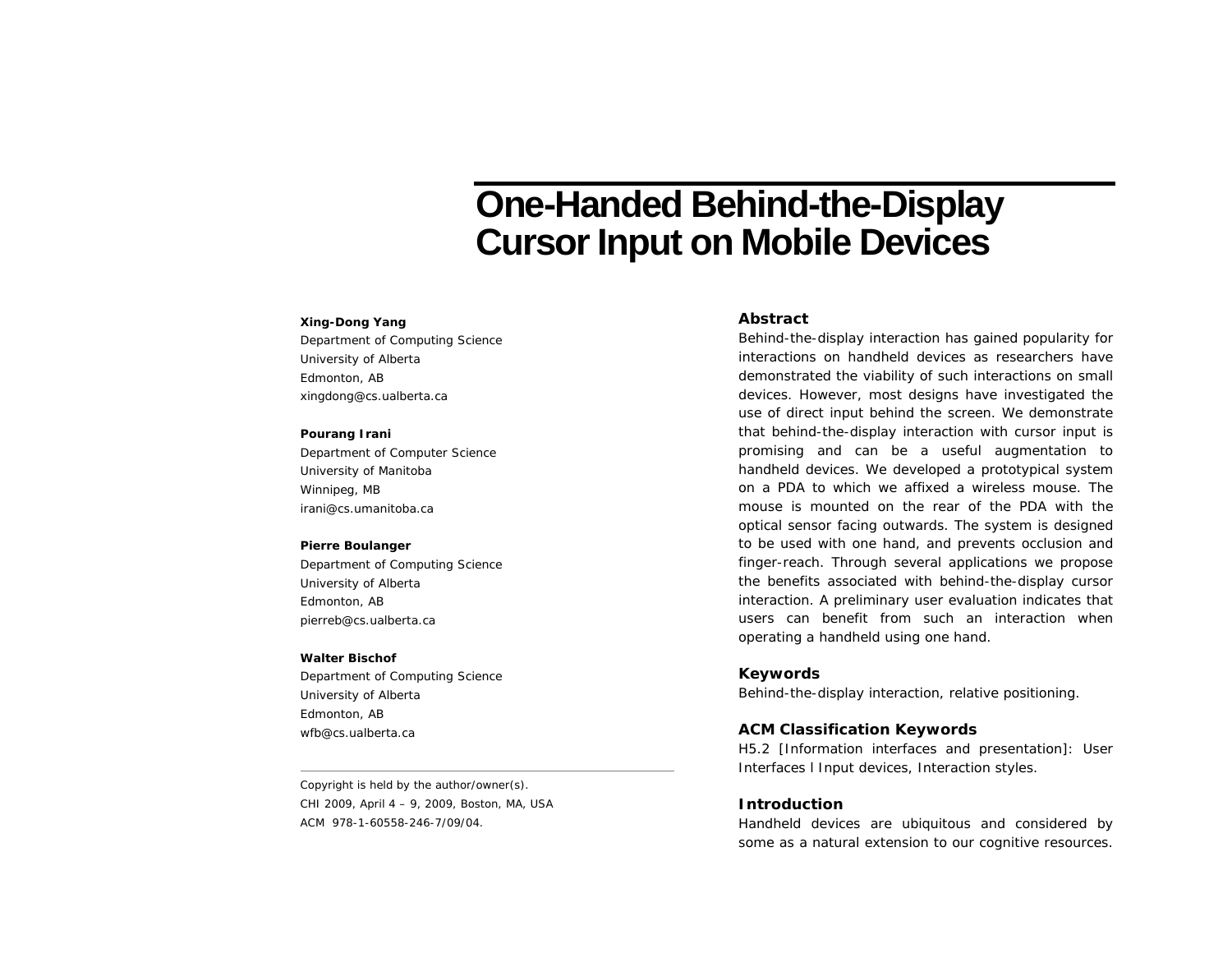Studies show that one-handed use is the preferred method for operating a handheld device [8]. In this mode, the user grips onto the device and interacts using the thumb or other auxiliary fingers. While this works well for interacting with buttons on a cell-phone for example, it is not convenient for touch-input on the display for several reasons. Usually, the distance covered by the thumb is not sufficient to manipulate objects in the extreme and opposite corners of the device. Furthermore, the "foot-print" of a thumb is significantly larger than other fingers, resulting in a large amount of occlusion [12]. Studies have also reported the inaccuracy in selecting targets with a finger on a touch-display, specifically when the targets are in proximity to one another or small [11]. Finally, trajectory-based interactions such as scrolling a long document or highlighting a line of a sentence are difficult to operate using only the thumb with one hand.

To resolve some of the problems with direct-touch input on handheld devices researchers have proposed a number of techniques. Behind-the-surface interaction [12, 10], resolves some of the complexities associated with finger occlusion. To resolve inaccurate object selection techniques such as Shift [11] allow large finger footprints for selecting objects in corners or even small targets. However most of the previously proposed techniques require both hands for operating the device or additional timeouts for invoking visual filters for selecting enlarged targets. Furthermore most techniques for behind-the-screen interaction employ direct input.

We hypothesize that cursor interaction with relative positioning can be helpful for solving some of the intricate problems associated with single-handed

interactions on a handheld device. A pixel-size cursor tip provides users with an easy and precise mechanism for pointing and selection and avoids occlusion. We developed a prototype system, to validate our hypothesis. The system is similar to HybridTouch [10]. However, instead of a touchpad, it embeds the core of a mouse onto its rear surface, which allows the user to interact with the PDA with a cursor with the fingers free from gripping the device with one hand. Furthermore, the use of optical sensor facilitates a large number of mouse interactions, by allowing the user to simply glide the PDA onto a flat surface, just as you would a mouse. Thereby, a large number of mouse-based interactions that were previously not possible on the PDA can be made available to the user.

### **Related work**

A variety of developments are related to our work. Most of them are aimed at addressing the issues concerning finger and single-handed input. To improve the accuracy of finger selection, Albinsson and Zhai proposed to use widgets to facilitate pixel-accurate selections [1]. Olwal and Feiner's [9] rubbing motion technique enlarges the targets using a fisheye view. Benko et al. [3] suggested using two-hand input to achieve precise selection.

To address the occlusion problem, Shift [11] displays a copy of the occluded screen area in a "shifted" view near the touch point. The latest Escape [14] technique facilitates selection using the direction information of the targets. Lucid-Touch [12] addresses the problem by having the user interact on the back of a mobile device. Fluid DTMouse [4] displays the cursor in the middle of two touch points of fingers to avoid occlusion.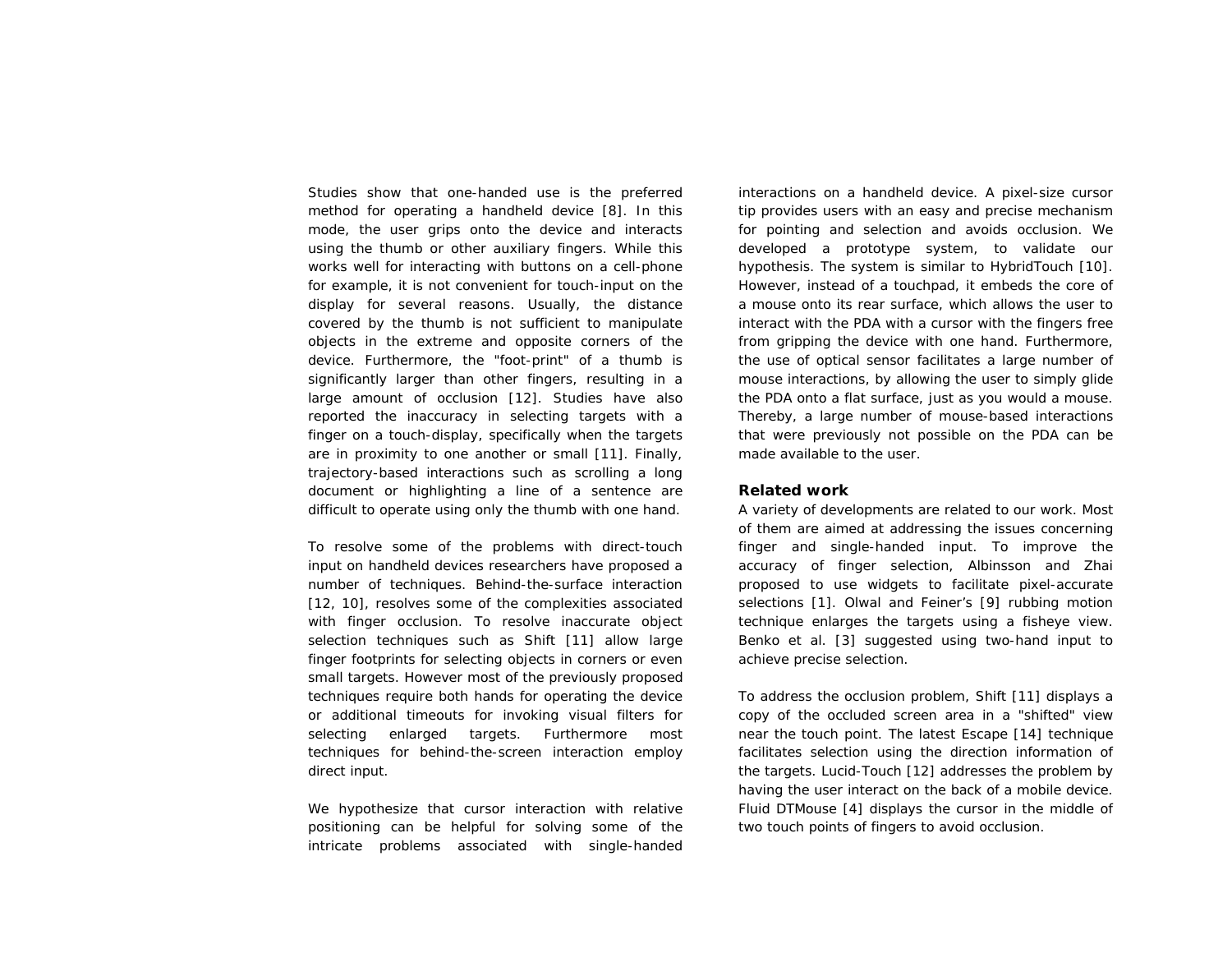These techniques provide solutions to many of the issues we address. Note that the majority of touch screens are used on handheld devices. In the case of mobile computing, many of these technologies require the user to use both hands. However, single-handed operation is favored among many handheld device users [8, 13]. As a result the thumb is normally the only finger that is in front of the display and thus can be used to perform operations.

The AppLens and LaunchTile [7] were designed for onehanded thumb interactions for handhelds. The interfaces utilize different zooming technologies to facilitate selections. The controllers are large enough for finger input, and are placed within the region that is reachable by the thumb. ThumbSpace [6] allows the user to use the thumb to select small and/or out-ofreach targets with high level of accuracy. Unlike the thumb, the other fingers of the hand have a larger reach and are better suited for handling complex kinesthetic tasks. In many situations, however, they are used only for holding the device. LucidTouch's novel design allows users to interact with mobile devices using all the fingers. However, its back-mounted camera significantly reduces the mobility of the device.

A variety of other techniques have been proposed to support behind-the-display interaction for mobile computing. ScrollPad [5], for example, has an optical sensor mounted on the back of the device. However, the sensor is only used to detect the motions of the device. Therefore it supports very limited types of interactions. HybridTouch [10] is a two-handed interface, which supports scrolling and zooming. The prototype consists of a USB touchpad, which is mounted on the back of a PPC. The touchpad is used as

a secondary input device that assists the direct touch screen input. A mouse cursor is provided but is only used to enhance awareness of the finger motions panning on the touchpad. Unfortunately, none of these works investigates the possibility of using relative cursor input on mobile devices in facilitating onehanded operation of daily tasks such as pointing, group selection, and tunneling. In this paper we extend prior studies and investigate the benefits of relative cursor input behind the display for one-handed interaction.

# **Hardware configuration**

The prototype system consists of a Pocket PC (PPC) and an optical sensor, which is mounted on the back of the PPC (see Figure 1). Direct finger or stylus input can be made through the touch screen. Mouse input is made through the optical sensor, which senses the movements of the user's fingertip. Cursor position was mapped in relative mode. An arrow-style cursor is displayed and Cursor movements can be controlled by moving the index fingertip over the optical sensor or by gliding the device on a flat surface.

The system consists of a Dell AXIM PocketPC (PPC) augmented by the core mechanics of a Stowaway bluetooth mouse. The Stowaway mouse can be used on PPCs using a bluetooth connection. A regular arrowstyle cursor is available on the handheld device. We remove the casing of the mouse so that the resulting surface is flat. We taped the rest of the mouse, which includes an optical sensor, a main board, and two batteries, on a base plastic card (see Figure 1) and mounted the entire set on the back of the PPC using velcro hooks. The optic sensors are facing in the opposite direction of the handheld screen. We placed the mouse as close as possible to the top of the PPC to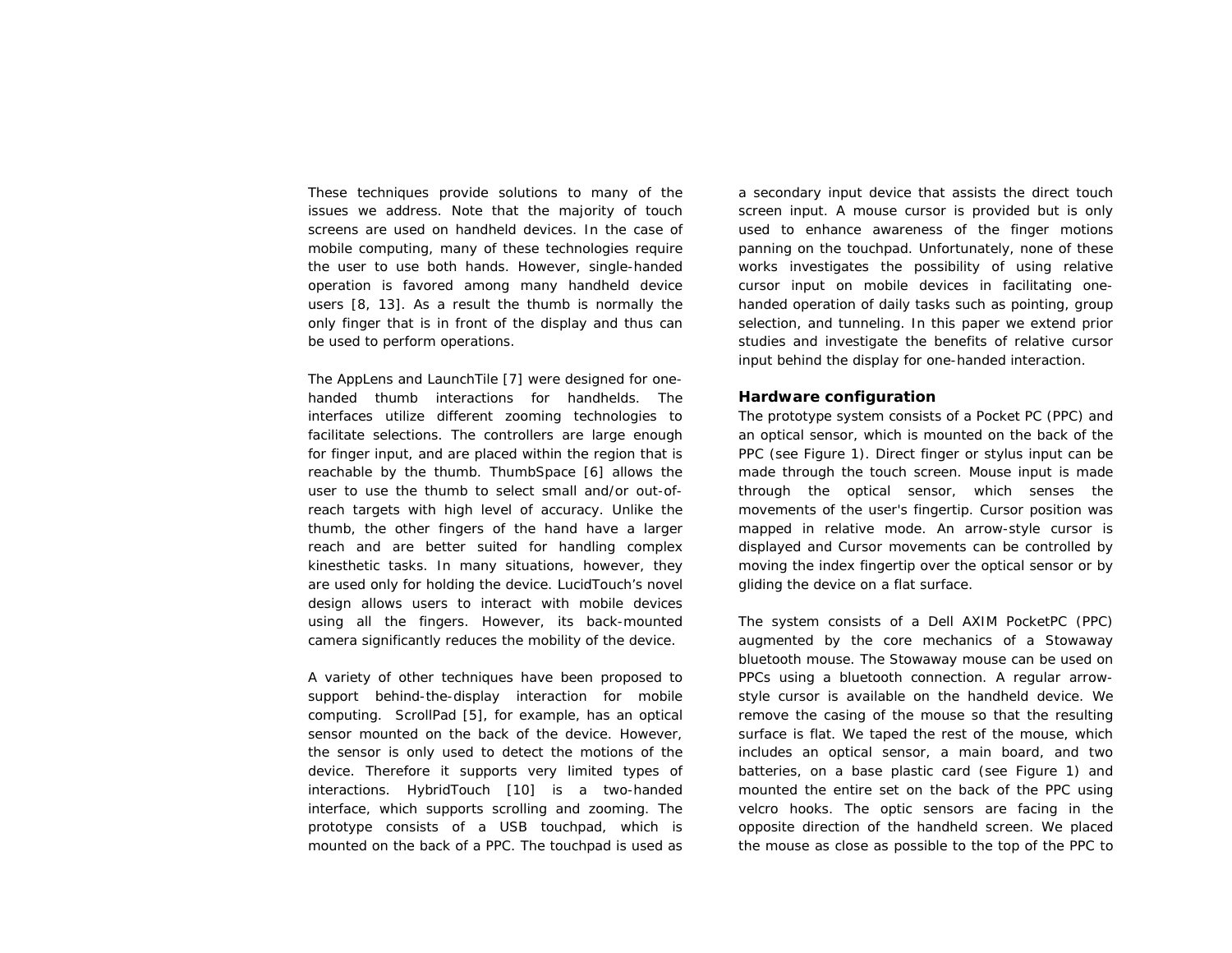make it conformable for the users to manipulate the cursor with the index finger.



Figure 1. Left: Prototype of our device.

With an indirect input mechanism it is necessary to develop a method to facilitate button clicks and selection. We provide some flexibility with three options, to trigger the left-mouse button click. The first option provides access to selection if the user presses one of the hardware buttons located on the left side of the PDA. The second option gives access to the "Enter" key, which is located at the center of the jog-dial on the PDA. The third access to selection is to take advantage of the original left-button mouse click. Since the mouse is inverted on the rear of the PDA, the buttons of the mouse are directly touching the casing of the PDA. To make the button clickable we filled up the space between the button and the PDA case using a piece of plastic. The plastic is flexible so that it is easy for right handed users to trigger a button click by pressing on the corner of the mouse, using the base of the index finger. In contrast to the first two options, in this mode the user can perform pointing and selection using one finger, which makes the interaction smoother and faster. With all three methods, we expected participants to find the most suitable way for clicking in different tasks. As described in our results, users indeed used different mechanisms based on the task.

# **Test applications**

We developed three test applications all of which are commonly require the use of both hands; the nondominant hand to hold the device and the dominant hand for interaction. We wanted to assess the benefit of using cursor input with respect to one-handed interaction, and therefore asked our test participants to only use one hand for the evaluation. We performed an informal evaluation and report our results after describing each of the three tasks. Five participants, all right-handed users volunteered for our evaluation. We are carrying out formal evaluations for these tasks as part of our future work.

**Pointing and Selection**: Pointing and selection are common tasks that require access to the entire screen. The task is very difficult to accomplish with one hand since the thumb cannot reach the entire screen area (see Figure 2). Furthermore such a task typically requires precise selection. We designed a simple Fitts' Law task which required participants to point and select at targets either 4.5mm or 2mm wide that were randomly dispersed on the screen.



Figure 2. It is common that targets to be selected are located in places that are difficult to reach by the thumb (right).

**Map Browsing**: the map browsing task required users to perform a panning operation. To start panning, the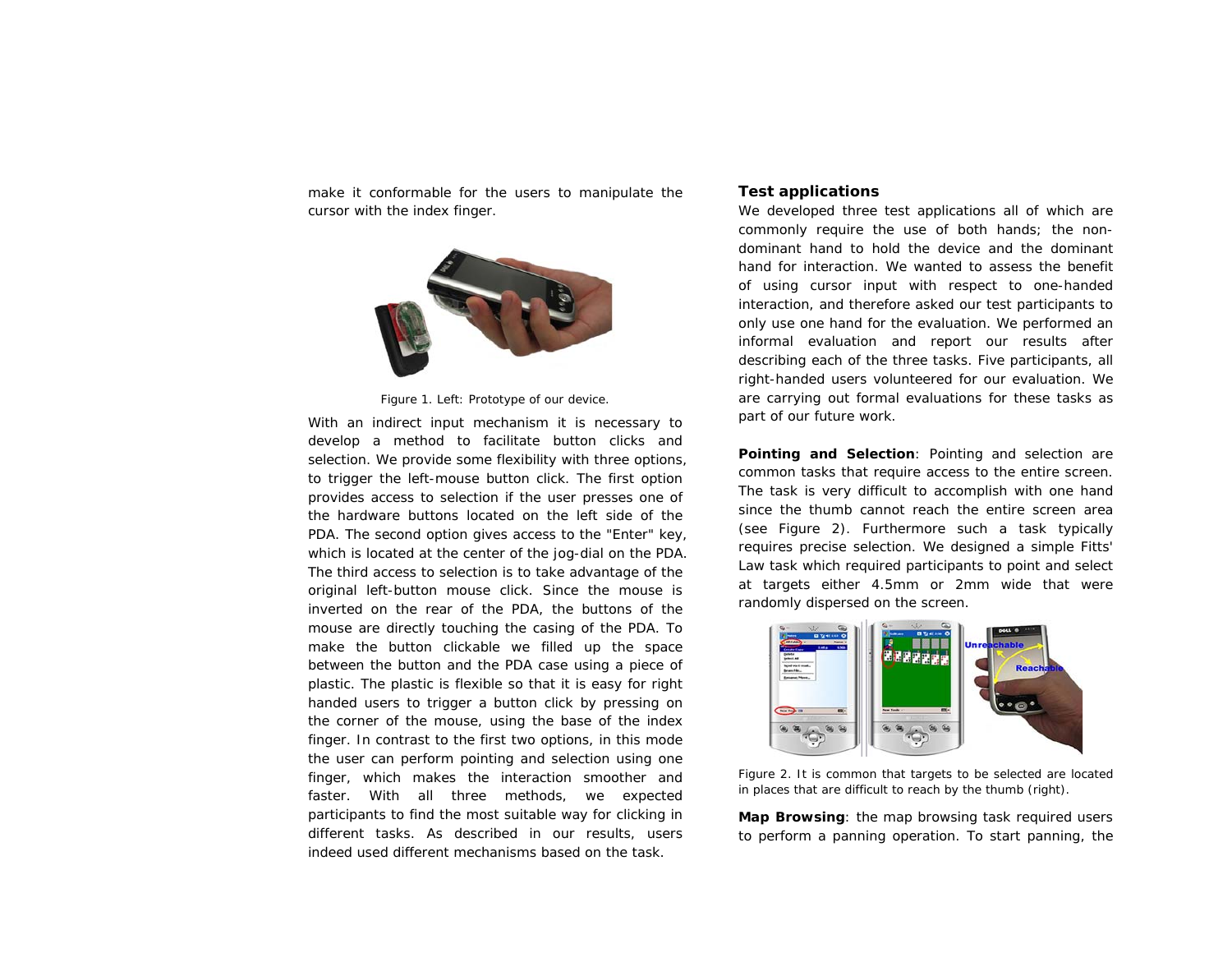user can click anywhere on the screen. It is possible to pan by using one hand as long as the user keeps the operation within the region that is reachable by the thumb. Users may have difficulties to perform diagonal thumb movements in the North-West/South-East directions (for right handed users, and the reverse directions for left-handed users) [8]. As a consequence, the performance of thumb panning can be poor. We asked the participants to use the prototype to pan a map freely in all directions.

The back mounted optical sensor allows the user to operate the device by gliding it onto a flat surface, like a mouse. We asked the participants to repeat the previous tasks by sliding the device over a table and a wall, just as they would with a mouse. Various mappings are possible for cursor placement. We selected the following: the cursor moved in the direction opposite of the device movement. For example, if the user glided the device to the left the cursor moved to the right. This task was particularly different from the other two, as it allows users to operate the PPC as mouse, thus facilitating a number of different types of interaction including those with a flavor of peephole displays.

**Group selection**: Selecting a group of targets is a common task bearing characteristics of pointing and/or dragging. Like pointing and selection, group selection is challenging with single-handed operation due to far reaching corners and occlusion. The test application displayed 4 target objects in pre-defined locations on the reachable and unreachable portions of the display. When operating on the front of the display, the participants were asked to select the group by tapping on each target. The size of the targets was small

enough to be occluded by the thumb so that the participants needed to use the Shift [11] technique for precise selection. When operating on the back of the display, the participants were asked to select the group using the common 'rubber' banding technique.

### **Results**

All participants were able to successfully complete the tasks. This suggests that cursor input behind-thedisplay can become a suitable augmentation for onehanded interactions. Interestingly, we observed that for different tasks, participants chose the most suitable way to trigger clicking for that task. In the pointing and selection task, the participants mainly used the original mouse button for clicking. In the map browsing and group selection task, the participants mainly used the side buttons for clicking. The "Enter" key was rarely used in all of the three tasks. This suggests that future work needs to determine the most appropriate selection mechanisms for cursor input behind the screen.

For the group selection task, it took the participants an average of 5425ms to select a group of 4 targets by using tapping with Shift. This is not significantly different from the selection time (5437ms) of using the elastic band behind the display. The participants perform the task with tapping slightly faster than with behind-the-display cursor interaction. One possible explanation for this is the number of targets being tested was too small. We expect that with an increase in the size of the group, requiring larger movements, behind-the-display cursor interaction could outperform tapping. Additionally, for symmetric groups of objects, cursor input with relative position mapping would be beneficial particularly for regions that are not reachable with the thumb. Overall, the results of the preliminary